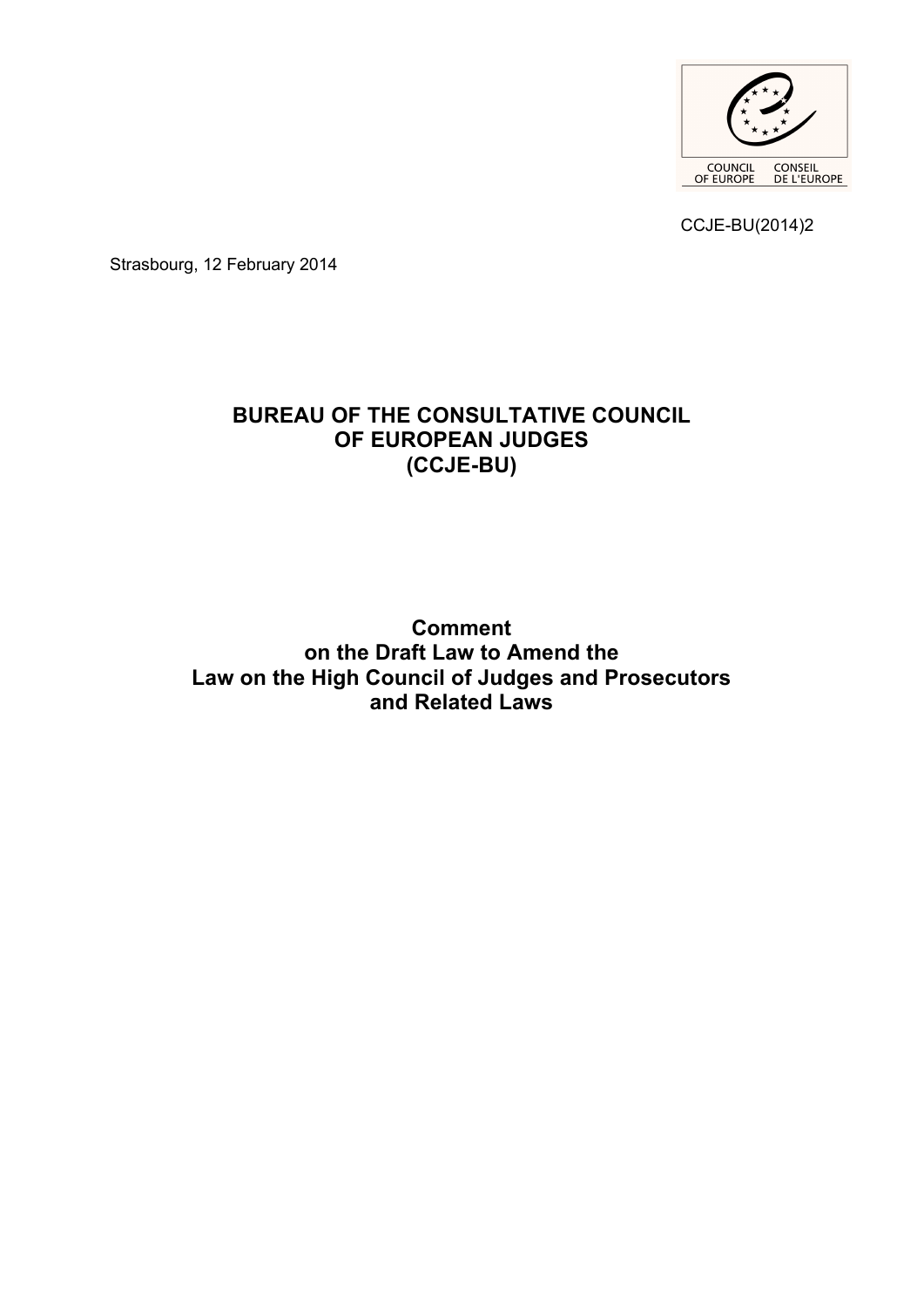#### **Comment On the Draft Law to Amend the Law on the High Council of Judges and Prosecutors and Related Laws**

## I. REQUEST:

The High Council of Judges and Prosecutors of Turkey (the Council) has informed the Consultative Council of European Judges (CCJE) of certain amendments that are envisaged concerning the Law of the High Council of Judges and Prosecutors. The Council fears that these amendments will endanger the independence of the Council and of the Turkish judiciary generally.

The European Association of Judges (EAJ) and the Magistrates Européens pour la Démocratie et les Libertés (MEDEL) have also requested an examination of these developments, in particular the amendments that are proposed in this draft law.

The CCJE is aware of events in Turkey and various allegations which have been widely reported in many national and international media. It is not the task of the CCJE to comment either on these issues or allegations. However, under its terms of reference the CCJE is entrusted with commenting on and giving advice on specific situations concerning judges and of providing targeted cooperation upon the request of member states of the Council of Europe, or of judicial bodies or relevant associations of judges in member states so as to enable States to comply with Council of Europe standards concerning judges, in particular with regard to the maintenance of their independence from the executive power.

This opinion aims to meet the requests of the two European Judges' Associations and the High Council of Judges and Prosecutors of Turkey.

The CCJE has been provided with the text of the Law on High Council of Judges and Prosecutors (in the following text HCJP-Law) in the version which is in force at the moment (last amendment 2010) and also with the draft of the proposed amendments. It has also examined the relevant parts of the Constitution (Chapter 3), the Law on Judges and Prosecutors and the Law on the Turkish Justice Academy.

It must be emphasised that the CCJE has considered only the issue of compatibility of the proposed amendments with European standards. The question of their constitutionality under Turkish law is not and cannot be the subject of this report. All legal texts were provided in English translation. It is appreciated that the use of English translations may have resulted in minor misunderstandings.

#### II. THE DRAFT AMENDMENTS:

The main reforms of the proposed package concern:

- 1.) the powers of and within the High Council of Judges and Prosecutors
- 2.) the organisation and administration of the Turkish Justice Academy.
- 3.) transitional provisions, which will terminate the office of current office holders

It is very clear from the general scheme of the proposal that the influence of the Minister of Justice would be enormously increased.

- 1. Regarding the High Council of Judges and Prosecutors the following changes are proposed in the draft law:
- 1.1. the competence of the HCJP should be reduced:
	- issues concerning permits for judges and prosecutors to study abroad (Art 49 Law on Judges and prosecutors) would be transferred to the ministry of justice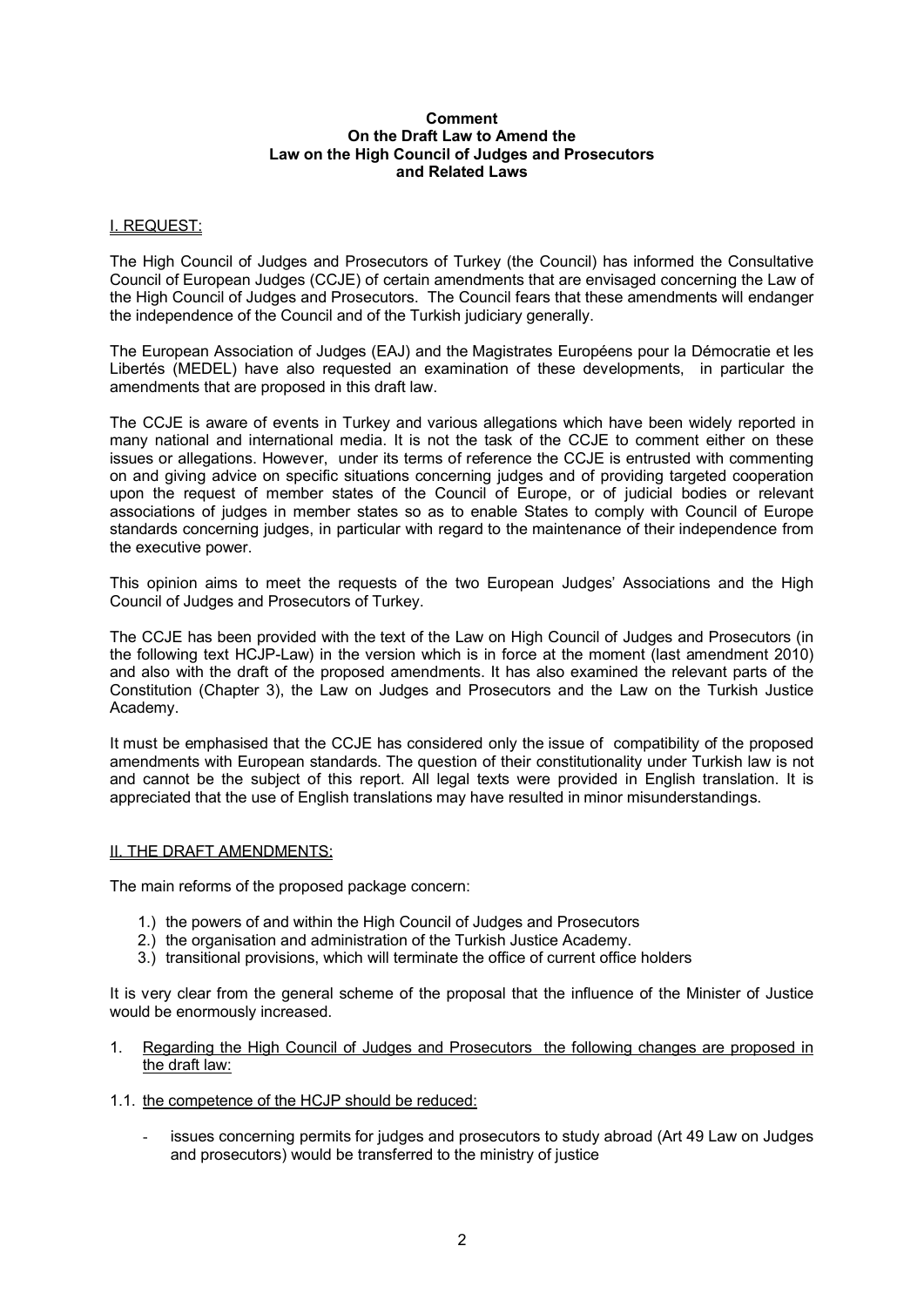- the abolition of the need for the agreement of the HCJP to an assignment of judges and prosecutors to the ministry or to other state or international institutions (Art 50 Law on Judges and prosecutors)
- the issue of the assignment of certain members to the Justice Commissions of first instance courts and of Regional Courts of Appeal (Art 113 Law on Judges and Prosecutors and Art 31 Law No 5235) transferred to the ministry of justice and the chief public prosecutor
- The disciplinary investigation and prosecution of elected members of the HCJP (Art 36 Law on HCJP) would be transferred to the Minister of Justice.
- The power to conduct in-service training (Art 119 Law on Judges and Prosecutors) would be transferred to the Justice Academy in its new organisational structure (see 2 below)
- the authority to issue circulars (Art 4 Law on HCJP)
- the recruitment of the staff of the HCJP (Art 13 Law on HCJP) would be transferred to a committee which would be nominated by the Minister of Justice.

## 1.2. The internal structure of the HCJP and the powers within the HCJP would be reorganized.

The overall scheme of the proposed restructuring will be to strengthen the powers of the president of the HCJP, who is ex officio the Minister of Justice, and it will correspondingly weaken the powers of the HCJP as a whole and the elected members of the judiciary:

- the president (=minister) will appoint the President and the Deputy Presidents of the Inspection board (Art 6 Law on HCJP) whereas this was previously to be done by the HCJP as a body
- the president will appoint the deputy secretary generals (Art 6 Law on HCJP) whereas this previously was to be done by the HCJP as a body
- the president would have the power to issue circulars on matters that fall within the competence of the HCJP (Art 6 Law on HCJP) whereas this was previously to be done on the decision of the HCJP as a body
- the president would be able to conduct and render decisions for criminal or disciplinary decisions of the members of the HCJP (Art 6 Law on HCJP) whereas this was previously to be decided by the HCJP as a body
- the president would have the power to transfer "workload" from one chamber to the another (Art 6 Law on HCJP) whereas this was previously within the power of the HCJP as a body
- the body of the HCJP, when electing the heads of the three chambers would only be able to select from the two candidates which would be proposed by the president (=minister). (Art 8 Law on HCJP) Previously there was no such limitation and no proposal by the president.
- When the body of the HCJP appoints rapporteur judges, who are part of the staff attached to the Secretary General, its choice would be limited to those on a list provided by the president, which previously was not the case (Art 12 Law on HCJP)
- The Council Inspection Board would not be responsible to the HCJP under the supervision of the Head of the Third Chamber, but instead would be responsible to the president under his supervision, who in his capacity as minister also runs the inspection service of the ministry of justice. (Art 14 Law on HCJP)
- when the plenary appoints Council Inspectors from among experienced judges and prosecutors its choice would be limited to those on a list provided by the president, which previously was not the case (Art 15 Law on HCJP)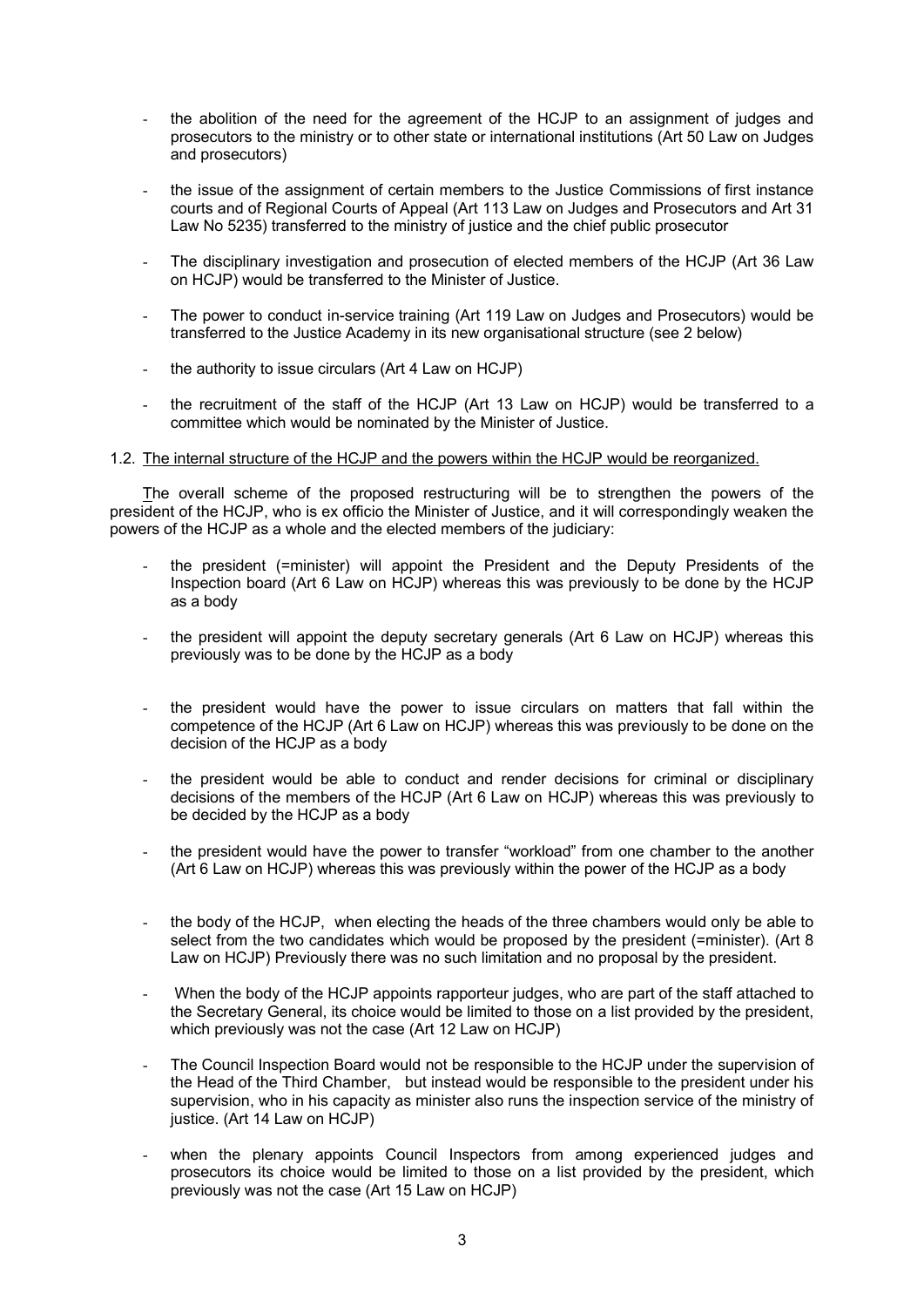- the remedy against decisions of a chamber to the HCJP as a whole would be abolished. Objections against decisions will be dealt by the other chamber which numerically follows the one which had decided at first instance. (Art 33 Law on HCJP)
- 2. The Turkish Justice Academy will be restructured
	- the HCJP would no longer be in charge of the in-service training; instead it would fall within the jurisdiction of the Justice Academy (Art 119 Law on Judges and Prosecutors)
	- The composition of the governing body of the Justice Academy is changed by reducing the number of members selected by the courts (3 instead of 7) which are not to be elected by the members of the Supreme Court and the Council of State anymore but would be appointed by the presidents of the court. In addition to these members the minister of justice would appoint 4 members form among civil and criminal court judges and 2 members from among administrative court judges. Ex offico three members of the ministry of justice would belong to this governing body. (Art 12 Law on Justice Academy).
	- The office of Secretary General of the Justice Academy is to be abolished; the board of directors is enlarged. There would now be a president and three vice-presidents, the three vice-presidents being directly appointed by the Minister of Justice and the president to be elected by the governing body from among a list of candidates to be nominated by the minister. (Art 3, 8, 9, 17 and 43 Law on Justice Academy)
	- The assignment of lecturers, civil servants from other public institutions, experts and assistant experts will, in future, need the approval of the ministry of justice. (Art 22 and 23 Law on Justice Academy
- 3. Transitional Provisions loss of office
	- It is foreseen in the provisional Article 4 of the Law on HCJP that the offices of Secretary general, Deputy Secretary Generals, President of the Inspection Board, Deputy Presidents of the Inspection Board, rapporteur judges and other staff will be terminated when the new law is put in effect.
	- Provisional Article 12 of the Law on Justice Academy makes the same provision for the president, vice-presidents, members of the governing body, members of the supervisory board and all assigned and administrative staff, who all will lose their position, once the law is put into effect.

## III. THE PROPOSED AMENDMENTS AND EUROPEAN STANDARDS:

In a state governed by the rule of law which is also a democracy there are two indispensable elements. The first is the independence of judges from any undue influence, whether it be external or internal. The second is that there be full respect for the principle of the division and balance of powers within the state, by guaranteeing the independence of the judiciary. These principles are fully recognised in international and European legal instruments like Article 10 of the Universal Declaration of Human Rights and Article 6 of the European Convention on Human Rights which guarantee everybody a fair trial by an independent and impartial tribunal which can only be the case if a judiciary is truly independent.

The amendments which are proposed by the draft law endanger the independence of the judges and the judiciary and contradict European standards.

These standards are expressed in the following, among other, documents:

- Article 6 of the European Convention on Human Rights and the case law of the ECHR
- Recommendation 2010/12 of the Committee of Ministers of the Council of Europe on Judges: Independence, Efficiency and Responsibilities
- Opinion No 1 of the CCJE on "Standards Concerning the Independence of the Judiciary and the Irremovability of Judges"
- Opinion No 4 of the CCJE on "Appropriate Initial- and In-service Training for Judges at National and European Level"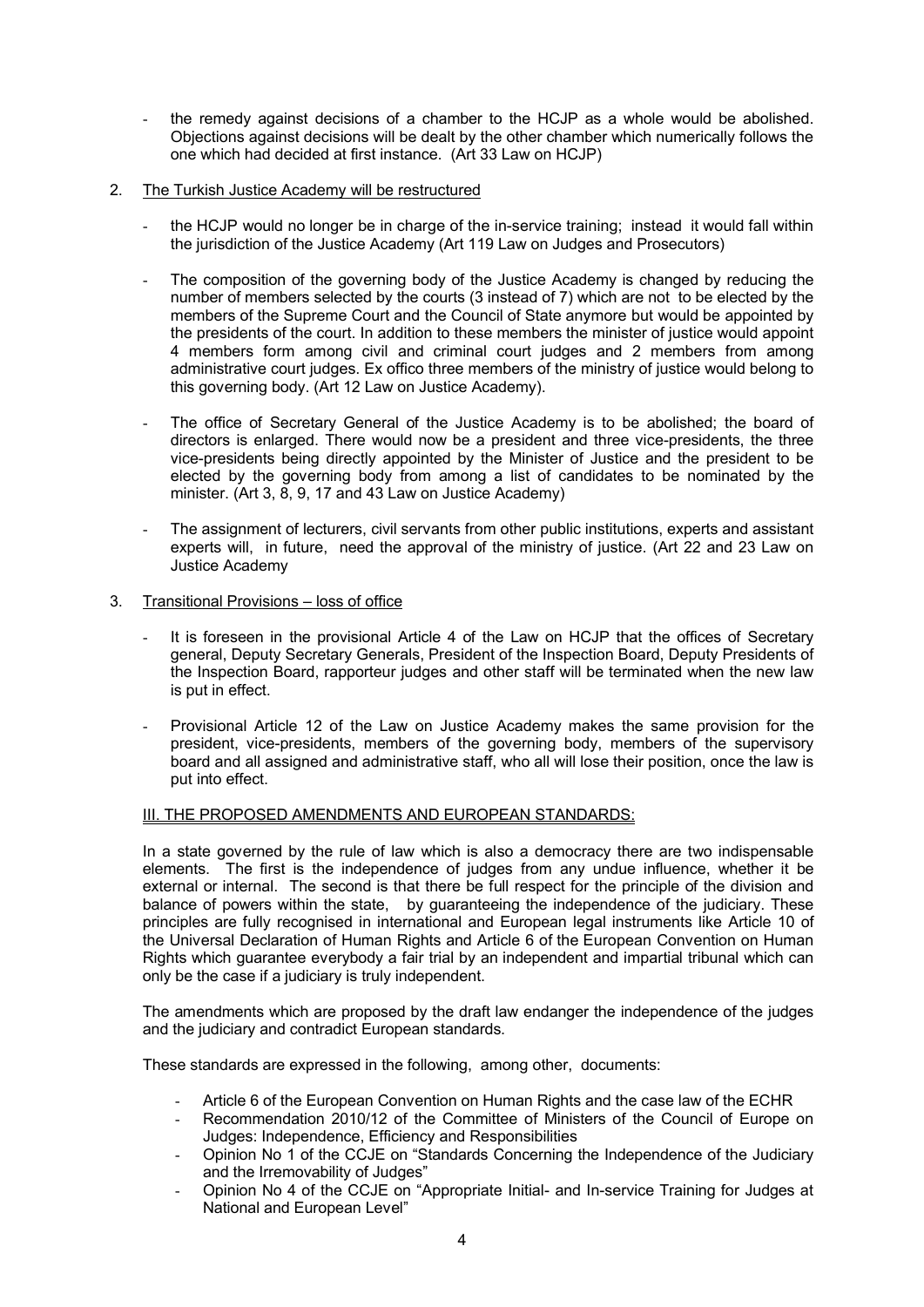- Opinion No 10 of the CCJE on "The Council for the Judiciary at the Service of Society"
- European Charter on the Statute for Judges
- Venice Commission Report on the Independence of the Judicial System Part I: The Independence of Judges.
- 1.) Council for the Judiciary (HCJP):

The overall task of a council of the judiciary should be to protect the independence of the judges. It will functions as a buffer between the judges on the one hand and the other powers of the state and others on the other hand and it will thereby prevent undue influence.

This concept is perhaps best expressed in Para 8, 12 and 13 of Opinion No 10 of the CCJE

- *8. The Council for the Judiciary is intended to safeguard both the independence of the judicial system and the independence of individual judges. The existence of independent and impartial courts is a structural requirement of a state governed by the rule of law.*
- *12. Beyond its management and administrative role vis-à-vis the judiciary, the Council for the Judiciary should also embody the autonomous government of the judicial power, enabling individual judges to exercise their functions outside any control of the executive and the legislature, and without improper pressure from within the judiciary.12*
- *13. In this perspective, the CCJE considers that it would be inappropriate for the Council for the Judiciary to be restricted by other authorities in its autonomy to decide on its own operating methods and on subjects for discussion. The relations between the Council for the Judiciary and the Minister of Justice, the Head of State and Parliament need to be determined. Furthermore, considering that the Council for the Judiciary does not belong to the hierarchy of the court system and cannot as such decide on the merits of the cases, relations with the courts, and especially with judges, need careful handling.*

Recommendation 2010/12 takes this up and states in para 26 and 46

*26. Councils for the judiciary are independent bodies, established by law or under the constitution, that seeks to safeguard the independence of the judiciary and of individual judges and thereby to promote the efficient functioning of the judicial system.*

*46. The authority taking decisions on the selection and career of judges should be independent of the executive and legislative powers. With a view to guaranteeing its independence, at least half of the members of the authority should be judges chosen by their peers.*

This principle had already been expressed in the European Charter for Judges point 1.3.

*1.3. In respect of every decision affecting the selection, recruitment, appointment, career progress or termination of office of a judge, the statute envisages the intervention of an authority independent of the executive and legislative powers within which at least one half of those who sit are judges elected by their peers following methods guaranteeing the widest representation of the judiciary.*

and by the Report on the Independence of Judicial Systems of the Venice Commission para 32

*32. To sum up, it is the Venice Commission's view that it is an appropriate method for guaranteeing for the independence of the judiciary that an independent judicial council have decisive influence on decisions on the appointment and career of judges. Owing to the richness of*  legal culture in Europe, which is precious and should be safeguarded, there is no single model which applies to all countries. While respecting this variety of legal systems, the Venice *Commission recommends that states which have not yet done so consider the establishment of an independent judicial council or similar body. In all cases the council should have a pluralistic composition with a substantial part, if not the majority, of members being judges. With the exception of ex-officio members these judges should be elected or appointed by their peers.*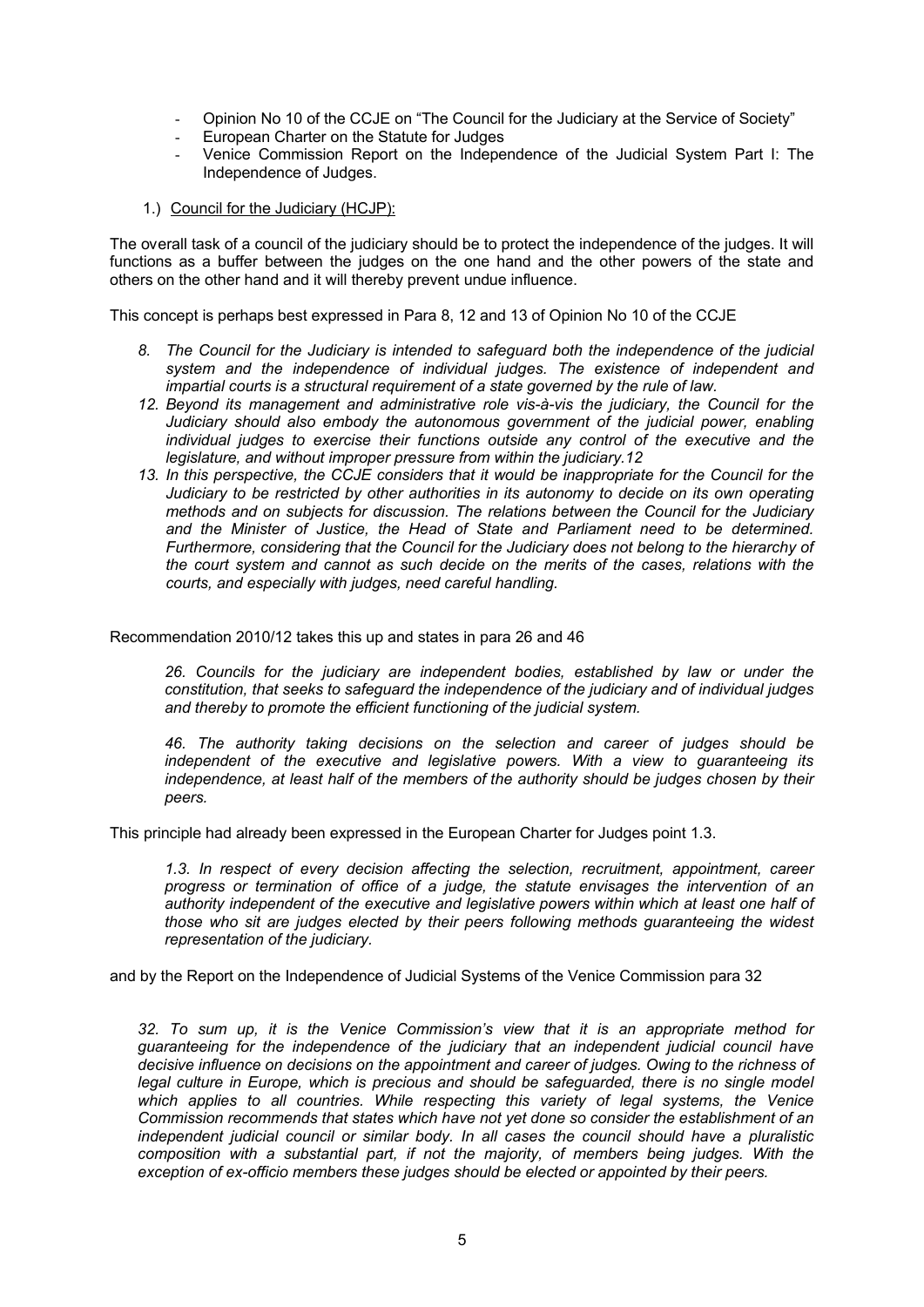To fulfil this requirement Opinion 10 of the CCJE enumerates in para 42 several tasks which it recommends be entrusted to the Council for the Judiciary. Amongst these are:

- the selection and appointment of judges
- the promotion of judges
- the evaluation of judges
- disciplinary and ethical matters
- the training of judges

The proposals to transfer to the ministry the power to decide on the assignment of judges , to transfer to the minister the decisive influence on the Inspection Board of the Council, and to exclude the HCJP from the organisation of the in-service training all disregard the recommendations set out above. The proposed new role of the minister in his capacity of president of the HCJP, which gives him enormous influence on decision making will also have a large impact on the other important tasks of the HCJP which will remain within its jurisdiction, such as the appointment and transfer (First Chamber) or promotion, transfers (Second Chamber) or admission of candidates, examination of complaints, decisions on withdrawals (Third Chamber) (see Article 9 of the Law on HCJP).

The sensitive role of a Council for the Judiciary has to be taken into account when deciding upon the composition of this body:

Para 15 of Opinion 10 of the CCJE states:

*15. The composition of the Council for the Judiciary shall be such as to guarantee its independence and to enable it to carry out its functions effectively.*

Judges elected by their peers should have a decisive say in the Council. (see Recommendation 2010/12 para 46 above, European Charter point 1.3. above and Venice Commission's Report para 32 above.

But this role of the judiciary is not enough; the possible impact of the other powers of the state must be excluded. Therefore Opinion 10 in its para 23 demands:

*23. Prospective members of the Council for the Judiciary, whether judges or non judges, should not be active politicians, members of parliament, the executive or the administration. This means that neither the Head of the State, if he/she is the head of the government, nor any minister can be a member of the Council for the Judiciary. Each state should enact specific legal rules in this area. 23*

The provision in theTurkish Constitution (Article 159) that the Minister of Justice should not only be a member but should chair the HCJP was already contrary to this recommendation. Under the proposed amendments he will be the one who can influence, decide or at least block everything. De facto the Council will very much depend on him. Starting with the recruiting of the staff, be it rapporteur judges, or be it inspectors, nobody will be able to take such an office without the *fiat* of the minister of justice, who alone has the power to nominate candidates to the list from which the Council must select the successful person.The Minister of Justice will become the de facto chief of the Inspection Board of the Council, which has to report to him and is to be supervised by him. He can assign and exchange inspectors of the ministry with inspectors of the board. There are countries in which inspection systems are misused to exercise pressure on judges. It is possible for an inspection system to be so misused even when it is established within the judiciary, but the danger increases if the inspectors are under an excessive influence of the executive power.

It is of special note that the minister should also be given the exclusive power to initiate and conduct disciplinary procedures against the other members of the Council. This means, effectively, the total subordination of the highest organ of the judicial branch of the powers of state to the executive branch.

It should also be especially noted that the system of remedies against the decisions of a chamber is going to be changed. The regulation which is in force at the moment (Article 33 of the Law on HCJP) foresees an objection to the whole body of the Council. Now it is proposed that the objection against the decision of a chamber should be examined and decided by the chamber which numerically follows the one that has made the decision. (So a decision by chamber 1 is to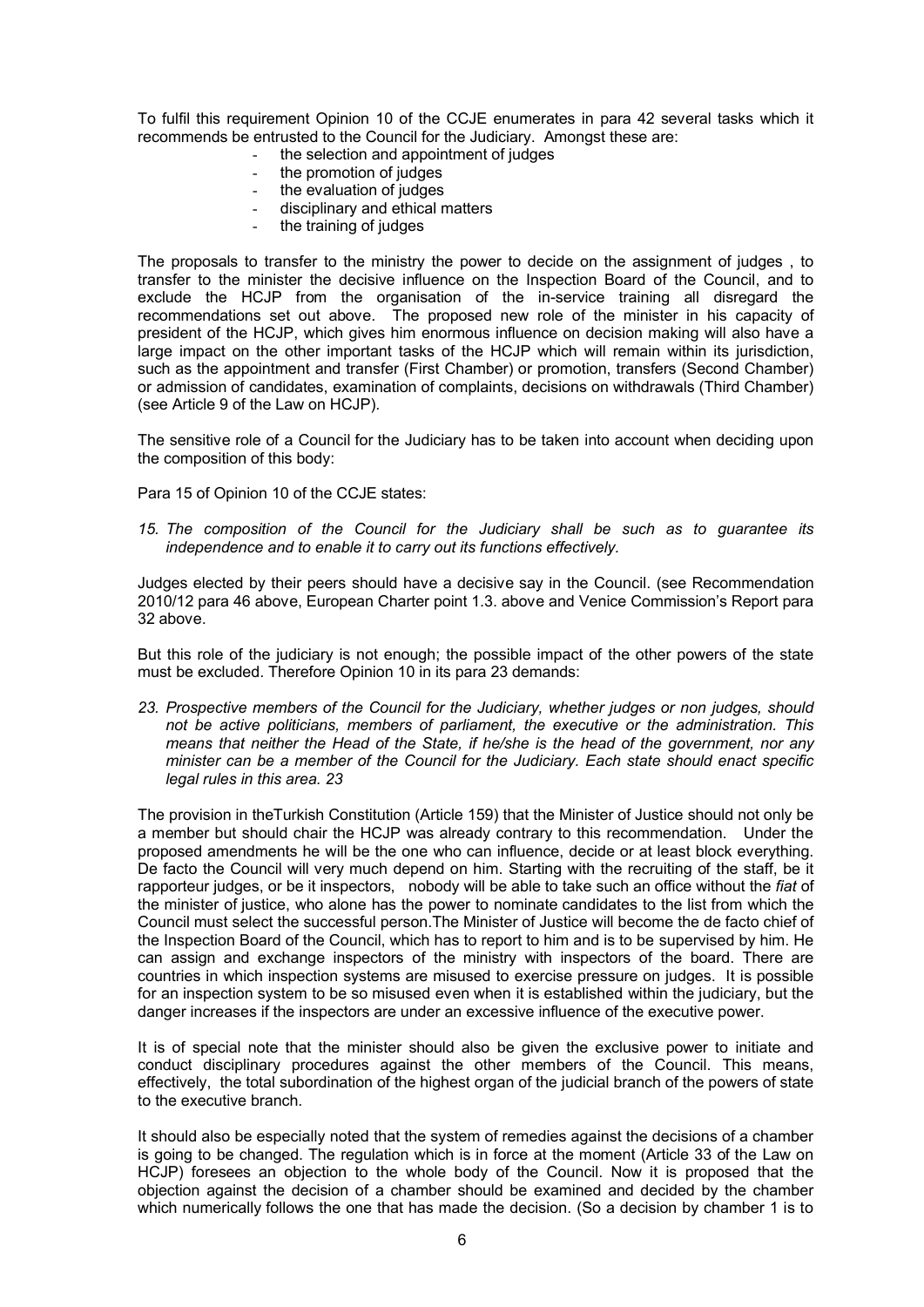be reviewed by chamber 2). So the whole body is not involved at all in almost all cases. The fact that there is also an increased influence of the president (=minister) on the election of the Heads of the Chambers, on the assignment of the other members of the Council to the particular chambers and last but not least his possibility to "transfer workload" all demonstrate that there is now very large scope for possible influence in the affairs of the judiciary by the executive branch of the state.

## 2. Training of Judges and Justice Academy:

Training of judges is one of the core pre-requisites for an efficient justice system. (see Art 31 of Recommendation 2010/12 and Opinion 11 of the CCJE on "Quality of Judicial Decisions" and Opinion 4 of the CCJE).

Initial training is necessary to get the best possible candidates to become judges or prosecutors. In-service training is a right and a duty of every judge to keep up to date with the developments of society and of the law. (see Opinion 4 para 31 and 32), Opinion 3 of the CCJE on the Principles and Rules governing Judges´Professional Conduct in Particular Ethics, Incompatible Behaviour and Impartiality para 50 ix.)

Training is also a possible means by which to influence judges, either positively or negatively. It can help to keep them open minded, which is essential for the challenges of their work or it can be misused to try to restrict them. Therefore European standards claim for an independent body within the judiciary, which should be in charge of the training.

The European Charter on the Status for Judges already explains in point 2.3.

*The statute ensures by means of appropriate training at the expense of the State, the preparation of the chosen candidates for the effective exercise of judicial duties. The authority referred to at paragraph 1.3 hereof, ensures the appropriateness of training programmes and of the organization which implements them, in the light of the requirements of open-mindedness, competence and impartiality which are bound up with the exercise of judicial duties.*

The CCJE in Opinion 4 para 13, 14, 16, 19, and 20 takes this up and further elaborates this necessary requirement:

*13. The European Charter on the Statute for Judges (paragraph 2.3) states that any authority responsible for supervising the quality of the training programme should be independent of the Executive and the Legislature and that at least half its members should be judges. The Explanatory Memorandum also indicates that the training of judges should not be limited to technical legal training, but should also take into account that the nature of the judicial office often requires the judge to intervene in complex and difficult situations.*

*14. This highlights the key importance attaching to the independence and composition of the authority responsible for training and its content. This is a corollary of the general principle of judicial independence.*

*16. The judiciary should play a major role in or itself be responsible for organising and supervising training. Accordingly, and in keeping with the recommendations of the European Charter on the Statute for Judges, the CCJE advocates that these responsibilities should, in each country, be entrusted, not to the Ministry of Justice or any other authority answerable to the Legislature or the Executive, but to the judiciary itself or another independent body (including a Judicial Service Commission). Judges' associations can also play a valuable role in encouraging and facilitating training, working in conjunction with the judicial or other body which has direct responsibility.*

*19. In order to shield the establishment from inappropriate outside influence, the CCJE recommends that the managerial staff and trainers of the establishment should be appointed by the judiciary or other independent body responsible for organising and supervising training.* 

*20. It is important that the training is carried out by judges and by experts in each discipline. Trainers should be chosen from among the best in their profession and carefully selected by the body responsible for training, taking into account their knowledge of the subjects being taught and their teaching skills.*